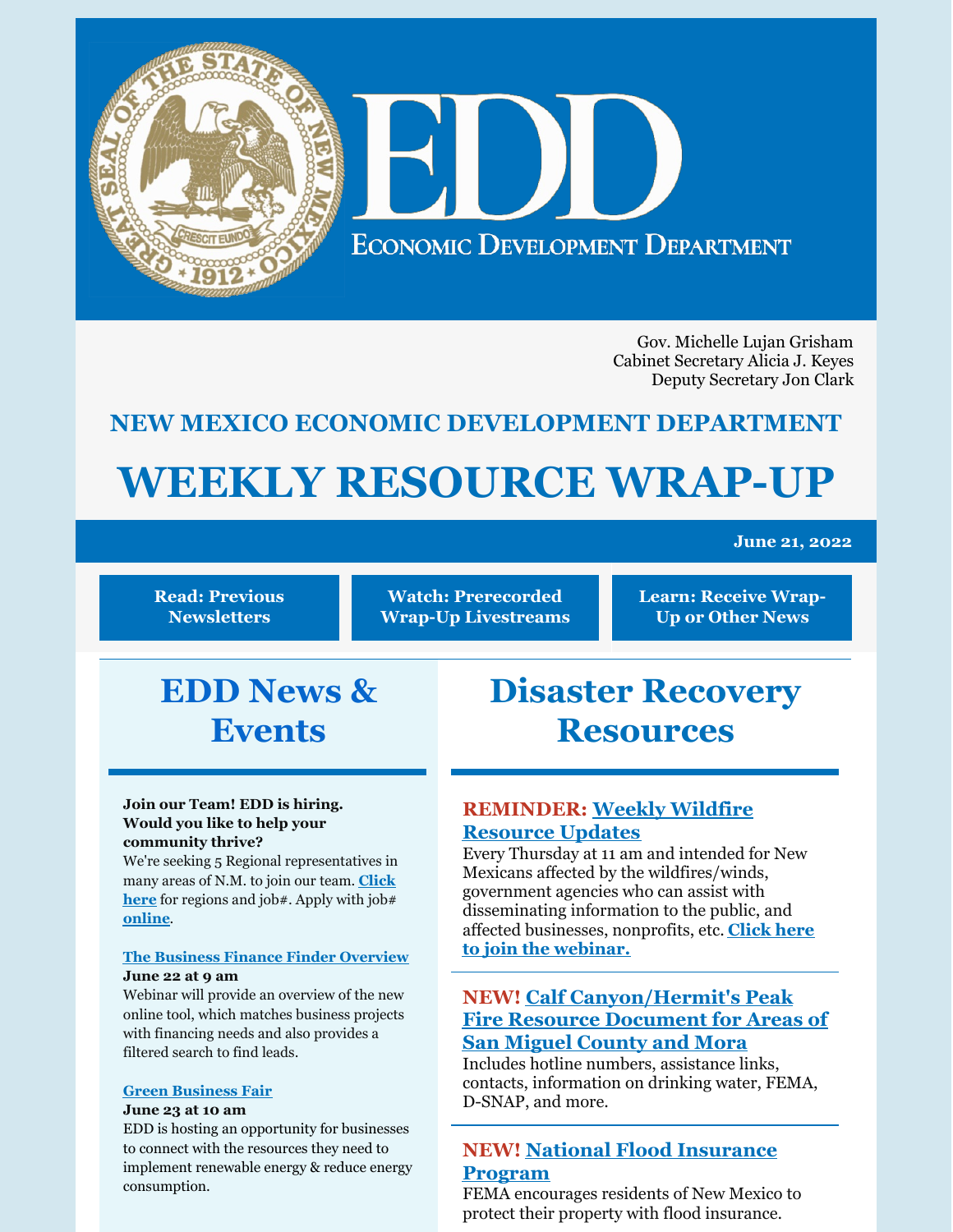#### **[Understanding](https://www.cdfa.net/cdfa/webcasts.nsf/register?open&events=1171435111) the Basic Principles of Development Finance**

#### **June 28 from 12-1:30 pm**

*Hosted by FUNDIT — an EDD initiative and presented by the Council of Development Finance Authorities (CDFA), led by CDFA President & CEO Toby Rittner.* The webinar will focus on basic development finance principles. Learn to use targeted tools, investment tools, bonds, federal financing programs, and access to capital lending resources.

*Monday is a holiday so please join us this Tuesday (Sept 21) at noon for a livestream recap of the Weekly Wrap-Up on [Facebook](https://www.facebook.com/NewMexicoEconomicDevelopment/) and [YouTube](https://www.youtube.com/channel/UCEVKlfuuLNl4R0VH6GsxZRQ). You can also catch up on pre-recorded livestreams [here](https://youtube.com/playlist?list=PLGKR-UpukkDLaIt7LYfG78X31Y3qDftkz).*

# **Articles/Links**

**Biden boosts solar energy through [executive](https://www.currentargus.com/story/news/2022/06/09/joe-biden-boosts-solar-renewable-energy-new-mexico-martin-heinrich/7543351001/) action as industry grows in New Mexico**

**Beyond [Juneteenth:](https://www.abqjournal.com/2507736/beyond-juneteenth-equal-access-to-capital-a-path-to-real-freedom.html) Equal access to capital a path to real freedom**

**Millions in funding [awarded](https://www.krqe.com/news/new-mexico/millions-in-funding-awarded-to-new-mexico-outdoor-industry/) to New Mexico outdoor industry**

**New [Mexico's](https://www.lgbtmap.org/equality-maps/profile_state/NM) Equality Profile**

**Company tests [high-altitude](https://www.santafenewmexican.com/ap/company-tests-high-altitude-airship-over-new-mexico-desert-to-deliver-broadband-monitor-oil-gas/article_a38d7bc4-9888-53ef-b112-37d125575bc3.html) airship over N.M. to deliver broadband, monitor emissions**

Monsoon season is almost here, and the threat of flooding is greater this year for residents in areas affected by the ongoing wildfires.

# **NEW! New Mexico Sol Fire Supply [Donation](https://www.newmexsol.com/) Drive**

Donation drive to assist families affected by the fire. Albuquerque/Santa Fe drop off locations and needed supplies are listed here.

# **Wildfire Relief Funding through All [Together](https://www.alltogethernm.org/apply) NM**

New Mexico nonprofits and Tribes may apply. Applications will be reviewed on a rolling basis and all funding will be for core operating support.

## **Federal Disaster [Assistance](https://www.disasterassistance.gov/)**

If you live in one of the New Mexico counties designated for assistance (Colfax, Lincoln, Mora, San Miguel, or Valencia) and your primary home is not safe, sanitary, or livable due to damage from the wildfires and straight-line winds.

# **Business Resources**

#### **UPDATE: New Mexico Small Business [Assistance](https://www.nmsbaprogram.org/) Program**

Provides New Mexico small businesses access to the unique expertise and capabilities of Los Alamos and Sandia national laboratories. Requests for individual projects are accepted year round. **[Information](https://www.eventbrite.com/e/new-mexico-small-business-assistance-nmsba-program-information-session-tickets-358607152647?utm_source=st&utm_medium=en&utm_campaign=inno&ana=e_n&utm_content=aq&aff=odeimcmailchimp&mc_cid=da89e3762d&mc_eid=3382b72bbd) Session Thurs, June 23, at 11:30 am.**

## **UPDATE: [LGBT-Owned](https://www.nglcc.org/get-certified?utm_medium=email&utm_source=govdelivery) Business Enterprise Certification**

Certified LGBTBE® companies are routinely sought after by NGLCC Corporate Partners who are looking to increase their spend with the LGBT business community through an internal, proprietary database. In turn, Certified LGBTBE® companies have access to hundreds of corporate diversity professional contacts. New **Mexico OUT Business Alliance [\(NMOBA\)](https://www.nmoba.org/)** provides the LGBTQBE certification from NGLCC free to their members.

## **LGBTQ+ [Microgrants](https://www.hrblock.com/tax-center/newsroom/small-business/block-advisors-kicks-off-new-microgrant-program-for-lgbtq-small-business-owners/#:~:text=KANSAS CITY%2C Mo. %28June 6%2C 2022%29 %E2%80%93 This,with the first microgrant awarded in June 2022.)**

\$5,000 microgrants will be awarded to 10 LGBTQ+ small business owners over the next 12 months. Each awardee will also receive free Block Advisors 2023 tax prep services and have its business profile amplified on H&R Block and Block Advisors content and social platforms.

## **Agricultural Workforce [Development](https://nmdeptag.nmsu.edu/agricultural-workforce-development.html) Program**

New Mexico-based agricultural businesses may apply for internship funding through the New Mexico Department of Agriculture (NMDA) Agricultural Workforce Development (AWD) Program. Funds will be available until fully expended and on a first-come, first-serve basis for use after July 1, 2022, and no later than May 31, 2023.

# **Updated [Electronic](https://www.tax.newmexico.gov/forms-publications/) Filing and Payment Mandates**

New and updated mandates for the nine tax programs are now in place. E-filing and e-pay mandates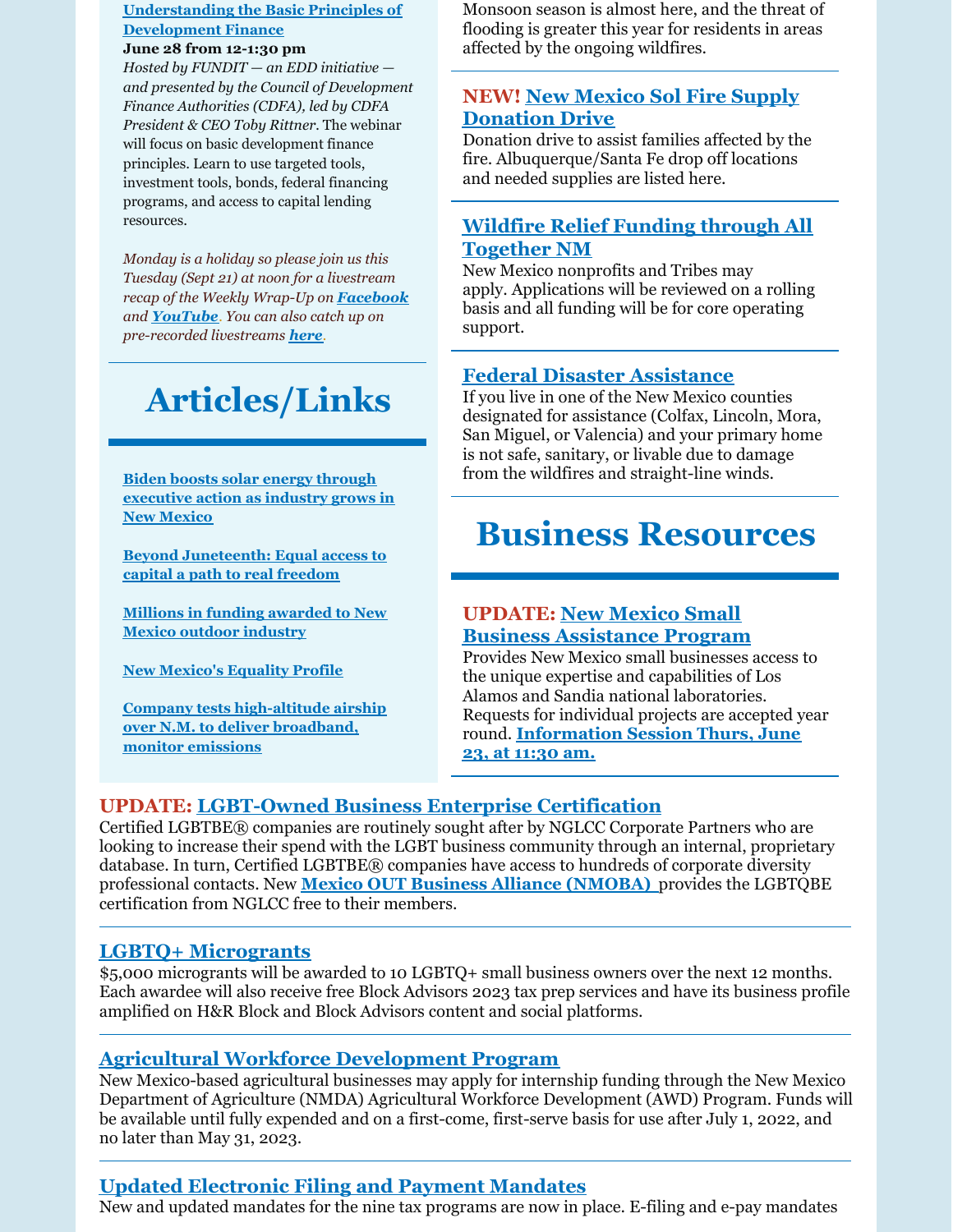for the Cannabis Excise Tax was instituted along with the new tax program. Others were reissued this year for clarity. The mandates are available in "E-File and E-Pay Mandates" folder on the Forms & Publications page of the Department's website.

# **This Week's Highlight:**



# **Community Resources**

## **NEW! Teacher Loan [Repayment](https://hed.state.nm.us/) Program**

New Mexico licensed teachers working in high-need fields and schools statewide may be eligible for up to \$6,000 per year for two years toward principal debt and interest on federal student loans related to teacher education. **Deadline: Aug. 1.**

#### **NEW! [Construction](https://www.env.nm.gov/construction-programs/) Programs Bureau**

They administer the following grant and loan programs:

- Capital Outlay Special Appropriations Program
- Clean Water State Revolving Fund
- Rural Infrastructure Loan Program

They also provide technical assistance to communities throughout the lifetime of projects using this funding.

# **NEW! Quality of Life Small Grants [Program](http://gcd.state.nm.us/quality-of-life-grant-program/#:~:text=The Governor%27s Commission on Disability,2023 Quality of Life Grant)**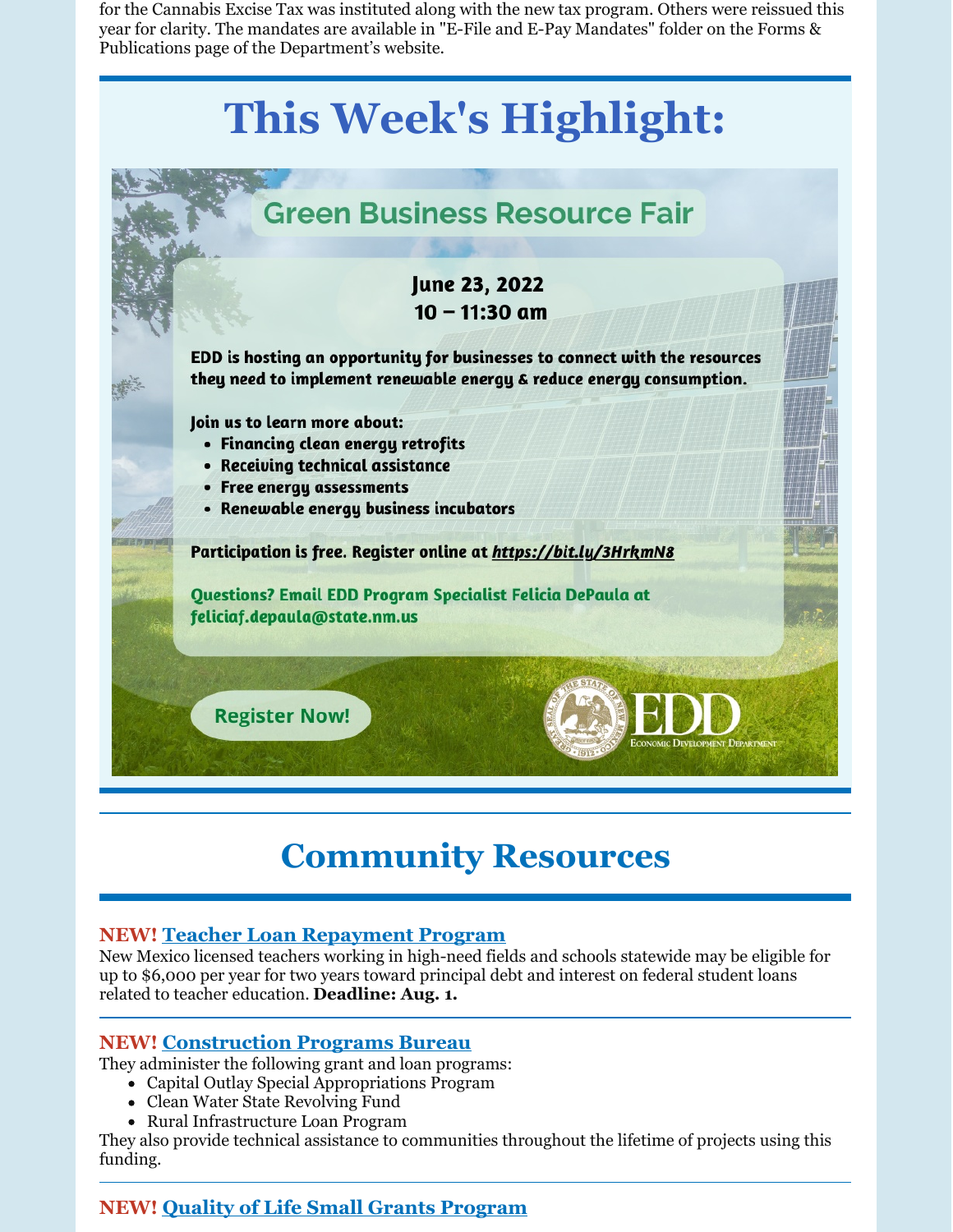Grants awarded for New Mexican nonprofit organizations to provide enhanced programs or services that will improve the quality of life of New Mexicans with disabilities. **Deadline: July 15.**

### **NEW! Middle Mile Grant [Program](https://www.grants.gov/web/grants/view-opportunity.html?oppId=340300&mc_cid=da89e3762d&mc_eid=3382b72bbd)**

For the construction, improvement, or acquisition of middle mile infrastructure; to expand and extend and reduce the cost of connecting areas that are unserved or underserved to the internet backbone. **Deadline: September 30.**

### **NEW! Choice [Neighborhoods](https://www.grants.gov/web/grants/view-opportunity.html?oppId=340208) Planning Grants**

Department of Housing and Urban Development supports the development of comprehensive plans to revitalize severely distressed public housing and/or HUD-assisted housing and the surrounding neighborhoods. **Deadline: July 28.**

### **NEW! Rural [Emergency](https://www.grants.gov/web/grants/view-opportunity.html?oppId=339575) Hospital Technical Assistance Center**

Ensures rural hospitals and the communities they serve have the information and resources needed to make an informed decisions as to if Rural Emergency Hospital is the best model of care for their communities and to help them implement it. **Deadline: July 27.**

### **[Brownfields](https://www.env.nm.gov/gwqb/brownfields-program/) Funding**

There will be a historic level of funding available for brownfields testing and remediation through the Infrastructure Investment and Jobs Act. Workshops are also available to come to your community. A brownfield is a property whose redevelopment is complicated by the presence of contamination or perceived contamination. Examples include old gas stations, vacant motels, former industrial sites, or abandoned dumps.

### **The Rural Housing [Preservation](https://www.grants.gov/web/grants/view-opportunity.html?oppId=340471) Grant**

Provides funds to qualified public agencies and nonprofits to assist low-income homeowners in repairing and rehabilitating their homes in rural areas. The program also assists rental property owners and cooperative housing complexes in repairing and rehabilitating units that are accessible to low-income persons. **Deadline: July 11.**

#### **America the Beautiful [Challenge](https://www.nfwf.org/programs/america-beautiful-challenge)**

This public-private grant program will invest in the restoration of watersheds, forests, and grasslands and advance other goals consistent with the America the Beautiful Initiative. A recording of the applicant webinar can be found **[here](https://register.gotowebinar.com/recording/7537083362335648002)**. **Deadline: July 21.**

# **In Case You Missed It**

#### **Recovery Resources:**

- **Working Now Revolving Loan Fund for North Central [Businesses](https://www.ncnmedd.com/rlf)**
- **PNM COVID Relief [Program](https://pnmcovd.powerclerk.com/Embed/Link?ProgramId=K7GCRH8D9NY3&ResourceType=form&ResourceId=QS76BRGNW56A)**
- **Free At-Home [COVID-19](https://special.usps.com/testkits) Tests**
- **Santa Fe Community [Foundation:](https://www.thegrantplantnm.com/grant-detail/santa-fe-community-foundation-rapid-response-grants/) Rapid Response Grants Deadline: June 30 or when funding is exhausted**
- **Guidance to Help Financial [Institutions](https://www.fdic.gov/news/financial-institution-letters/2022/fil22019.html#guidance) and Facilitate Recovery**
- **New Mexico Wildfires DR-4652 [Frequently](https://www.fema.gov/disaster/4652/faq-rumor) Asked Questions and Rumor Control**
- **The New Mexico Fire Relief [Emergency](https://albuquerquecf.fcsuite.com/erp/donate/create?funit_id=4333) Response Fund**

#### **Business Resources:**

- **New Mexico's Healthy [Workplaces](https://financenewmexico.org/new-programs-open-opportunities-and-announcements/paid-sick-leave-law-starts-july-1/?mc_cid=b371d98802&mc_eid=a292c21a12) Act Webinars**
- **Freed [Fellowship](https://www.freedfellowship.com/grant1) Grant**
- **Work [Opportunity](https://financenewmexico.org/new-programs-open-opportunities-and-announcements/tax-credit-helps-businesses-diversify/?mc_cid=b371d98802&mc_eid=a292c21a12) Tax Credit**
- **NASA SBIR [Ignite](https://sbir.nasa.gov/ignite?utm_medium=email&utm_source=govdelivery&mc_cid=b371d98802&mc_eid=a292c21a12)**
- **National Science [Foundation:](https://beta.nsf.gov/funding/opportunities/small-business-innovation-research-sbir-small-business-technology-transfer?utm_medium=email&utm_source=govdelivery&mc_cid=b371d98802&mc_eid=a292c21a12) Small Business Innovation Research (SBIR)/ Small Business Technology Transfer (STTR) Program Phase I** -**Proposal windows: March 4 - June 30 and July 1 - October 26**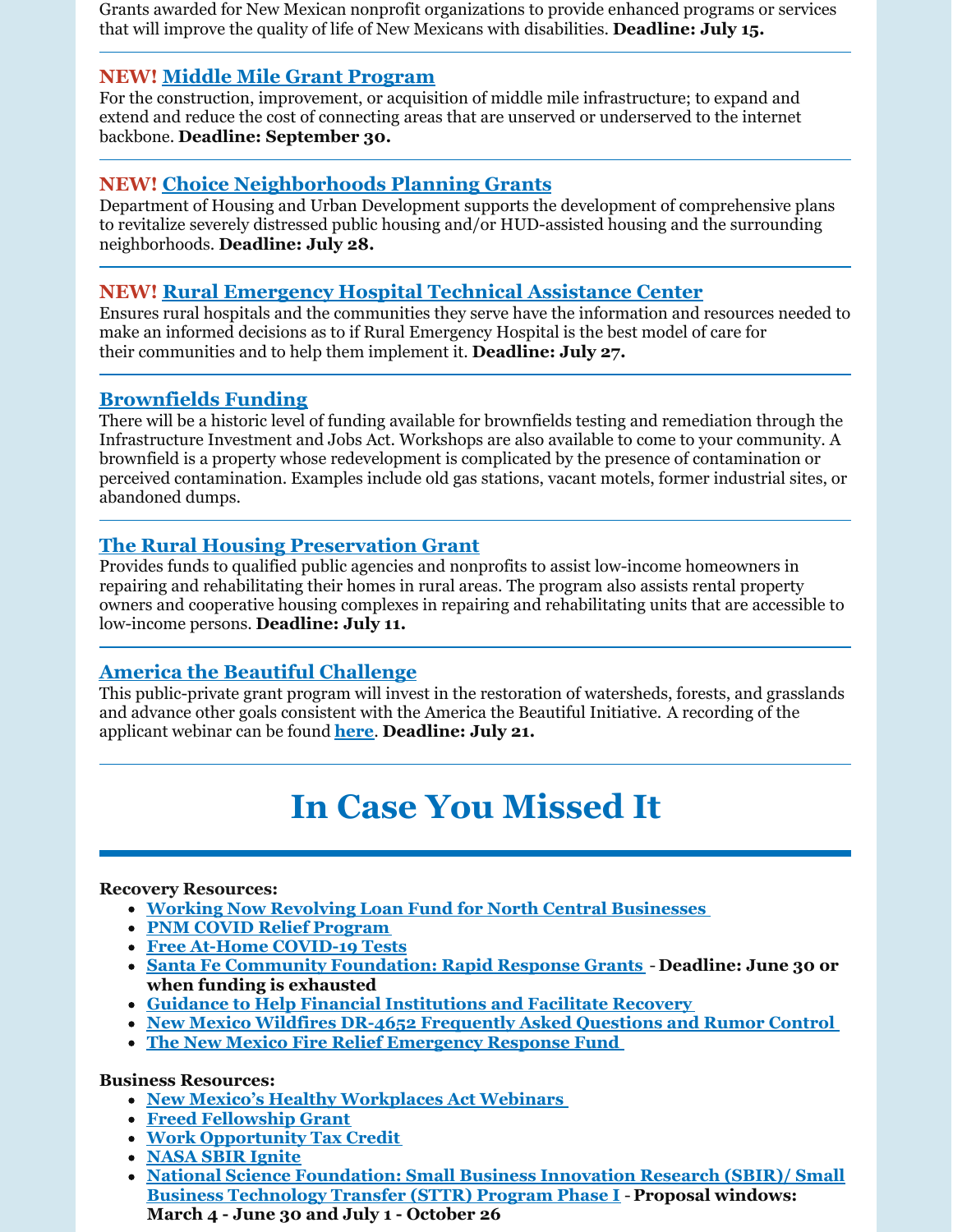**Advanced Energy [Manufacturing](https://www.energy.gov/eere/articles/us-department-energy-offers-targeted-technical-assistance-manufacturers-former-coal) and Recycling Grant Program**

**Community Resources:**

- **[FAST](https://www.grants.gov/web/grants/view-opportunity.html?oppId=340761) Deadline: June 27**
- **Mine Health and Safety [Grants](https://www.grants.gov/web/grants/view-opportunity.html?oppId=340628) Deadline: July 25**
- **Bipartisan [Infrastructure](https://www.whitehouse.gov/wp-content/uploads/2022/05/Infrastructure-Technical-Assistance-Guide_FINAL2.pdf) Law Technical Assistance Guide**
- **Clean School Bus [Rebates](https://www.epa.gov/cleanschoolbus/school-bus-rebates-clean-school-bus-program) Deadline: Aug 19**
- **Choice [Neighborhoods](https://www.grants.gov/web/grants/view-opportunity.html?oppId=340208) Planning Grants Deadline: July 28**
- **NEA Grants for Arts [Projects](https://www.grants.gov/web/grants/view-opportunity.html?oppId=340235) 2 Deadline: July 7**
- **Women in [Apprenticeship](https://www.grants.gov/web/grants/view-opportunity.html?oppId=340246) and Nontraditional Occupations (WANTO) Technical Assistance Grants** - **Deadline: June 20**
- **NEA Grants for Arts [Projects](https://www.grants.gov/web/grants/view-opportunity.html?oppId=340235) 2 Deadline: July 7**

# **More Upcoming Webinars & Events**

- June 21 | **Grant Writing Workshop: You Got the [Money-Now](https://gcc02.safelinks.protection.outlook.com/?url=https%3A%2F%2Fr20.rs6.net%2Ftn.jsp%3Ff%3D001rDZa5v6kIi8ZPXLfrwXqtEnPjxT0sH8Y4w_ITbcgX6TsLn2WeTmE_7a0qu73xd9F4m8NWfBKj2C_7iVDTAAupQCrsvaxoGLLUzkeBaqRVvLTUe6SMVvVEdVrUAsjHs6uYI1vWLMTa8BY3TyIRKsG5pjyaDfLMcrkJ7QGE5Zy7twA3QhoSVNuNcLIFGNEVOHC%26c%3DRneGoejP-gaPq7M77ZLvwZyZVQNLavCyzj3xywNvxWPBRBw4tgejZg%3D%3D%26ch%3DJB781o2OyGrvV9y5GzkHNyo6FYNOHWEFJgyb25IckXVw6dRRAL3hnw%3D%3D&data=04%7C01%7Cjennifer.myers%40state.nm.us%7Ce507173c32804900a0d708da1721a825%7C04aa6bf4d436426fbfa404b7a70e60ff%7C0%7C0%7C637847730574058851%7CUnknown%7CTWFpbGZsb3d8eyJWIjoiMC4wLjAwMDAiLCJQIjoiV2luMzIiLCJBTiI6Ik1haWwiLCJXVCI6Mn0%3D%7C3000&sdata=3fqEcUOHtj5F%2FrfJQNiWrim1hGESWSGZ9z5yF3Akqio%3D&reserved=0) What?**
- June 22 |**[ReConnect](https://www.zoomgov.com/webinar/register/WN_gLuh_YatTjO3eOI4pdsxsg) Program Webinar**
- June 23 | **Building Better Business Through [Inclusion](https://www.sba.gov/events/1713900)**
- June 23 | **Hispanic [Chamber](https://www.eventbrite.com/e/santa-fe-hispanic-chamber-of-commerce-business-after-hours-event-tickets-352894134857) Business After Hours Event** In-person event (Santa Fe)
- June 23 |**The [Budgeting](https://www.eventbrite.com/e/the-budgeting-crash-course-tickets-322634417227?aff=ebdssbonlinesearch) Crash Course**
- June 24 | **Coaching Hour for Women [Entrepreneurs](https://www.eventbrite.com/e/coaching-hour-for-women-entrepreneurs-tickets-306150182437?aff=ebdssbonlinesearch)**
- June 24 | **NGLCC LGBT Sip & Pitch [Fridays:](https://www.nglcc.org/events/nglcc-lgbt-sip-pitch-fridays-pride-edition-june-24-2022) Pride Edition**
- June 27 |**New Mexico District Office [International](https://content.govdelivery.com/accounts/USSBA/bulletins/31a268c) Small Business Day**
- June 28 | **Innovation Ecosystem Connect (IEC) [Informational](https://www.eventbrite.com/e/innovation-ecosystem-connect-iec-informational-session-tickets-323489414547) Session**
- June 28 |**[LGBTQ+](https://www.sba.gov/events/1713529) Pride Month: Grants and Loans**
- June 29 |**[ReConnect](https://www.zoomgov.com/webinar/register/WN_gLuh_YatTjO3eOI4pdsxsg) Program Webinar**
- June 30| **National Social Media Day New Mexico District Office Social Media [Marketing](https://content.govdelivery.com/accounts/USSBA/bulletins/31a268c?reqfrom=share)**
- July 6 |**Venture Capital, [Business](https://tiolita.com/eventbrite-event/insead-workshop-venture-capital-business-angels-and-starts-ups/) Angels, and Starts Ups**
- July 19 | **Grant Readiness with [City/Council](https://www.eventbrite.com/e/grant-readiness-workshop-with-citycounty-leaders-tickets-338341427317?aff=ebdssbonlinesearch) Leaders**

#### **Ongoing Webinars:**

- **NM Small Business [Association](https://www.sba.gov/offices/district/nm/albuquerque) (NMSBA) Events**
- **NM Small Business [Development](http://www.nmsbdc.org/workshop-and-events.aspx) Center Trainings and Webinars**
- **N.M. Tax and Revenue New [Businesses](http://www.tax.newmexico.gov/workshop-schedule.aspx) and New Employers workshops**
- **NM Taxation and Revenue overview of tax [programs](https://www.youtube.com/watch?v=eiGiS04Cwbk)** that may apply to your business, including how to register, file your taxes, and other important information.
- **US and Foreign [Commercial](https://www.trade.gov/trade-events-search#/search?event_types=Seminar-Webinar&offset=0&start_date_range%5Bfrom%5D=2019-12-01&start_date_range%5Bto%5D=2024-03-31) Service Trade Events**
- **[Albuquerque](https://albuquerque.score.org/our-workshops-0) SCORE Webinars**

### **On Demand NM SCORE Webinars:**

- **Get Your Local [Business](https://albuquerque.score.org/event/get-your-business-google-search-maps) on Google Search and Maps**
- **Reach [Customers](https://albuquerque.score.org/event/reach-customers-online-with-google-w) Online with Google**

#### **Recently Recorded Webinars:**

- **Is Business Incubation Right for Your [Community?](https://youtu.be/0lQCGO8JiuU) (June 7, 2022)**
- **N.M. Recovery Series: Biz [Resources](https://youtu.be/DP9rdot_bps) for Veterans (5/24/22)**
- **Rural Efficient Business Program Interview with Mini Falls Farm [\(5/20/22\)](https://youtu.be/REpic9UhTCA)**

#### *Visit our [YouTube](https://www.youtube.com/channel/UCEVKlfuuLNl4R0VH6GsxZRQ) channel to view previously recorded EDD webinars.*